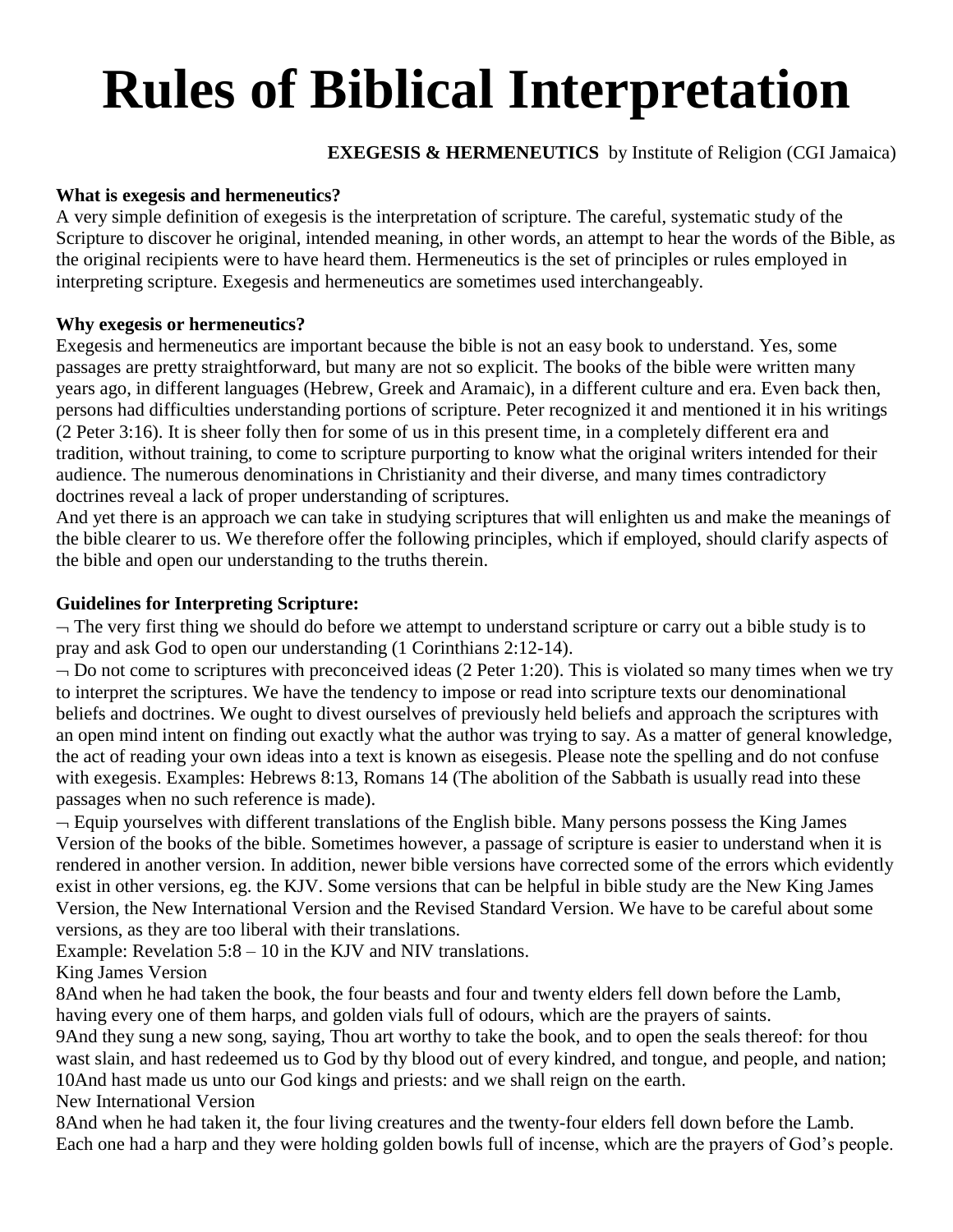9And they sang a new song, saying: "You are worthy to take the scroll and to open its seals, because you were slain, and with your blood you purchased for God persons from every tribe and language and people and nation. 10You have made them to be a kingdom and priests to serve our God, and they will reign on the earth." The first thing to note is that in verses 9 and 10 of the KJV the pronouns 'us' and 'we' are used indicating that the 24 elders around God's throne were once men who lived on the earth. They died, but are now before God's throne worshiping Him. This interpretation supports the doctrine of the immortality of the soul and that heaven is the reward of the saints.

However, notice the difference in the NIV, the pronouns 'us' and 'we' are absent and instead we have the 24 elders saying that Jesus has redeemed men or persons from the earth and have made 'them', not 'us' kings and priests. This rendering shifts the meaning of the text in that one can no longer definitively state that the 24 elders were men who lived on the earth. Hence, this text can no longer be used to support the immortal soul doctrine or the usual teaching about men going to reside in heaven.

The NIV, which is a more recent and modern translation, relied on older and more credible manuscripts. These older manuscripts do not contain the pronouns 'us' and 'we'. The literal rendering of the text from these manuscripts for example is "…and have purchased for God with your blood from every tribe and tongue and people and nation…" The translators of the NIV inserted men and the associated pronouns as they sought to accurately express the original text. Revelation 5:8-10 would be questionable as a proof text for the immortal soul doctrine based on this information. Hence, reading from various bible translations is a profitable exercise.  $\neg$  Do a literary analysis of the text. This means that we must determine what type of literary or writing style is being employed. There are various writing styles in scripture and they should not be treated or understood in the same manner (history, poetry, prophecy (apocalypse), proverbs, parables, simile, metaphor, irony, hyperbole, anthropomorphism etc.).

**History** – History passages recount events of the past in the way they actually occurred. Thus, history passages of scripture are generally interpreted literally e.g. Story of the children of Israel's exodus from Egypt.

**Parable** – Not to be read in a typically literal way. A parable is a short story that illustrates a moral or spiritual lesson or truth. e.g. Luke 16:19-31. To understand a parable one must first understand the common idea and then seek the main point or emphasis of comparison.

**Prophecies** – Have to do with things that are yet to occur, cannot be read literally, use a lot of symbolism or figurative language e.g. Revelation 13:1. There are books of the bible, which are not about prophecy that use a lot of symbolism or figurative language. For example, Jesus used figurative language frequently. One such instance can be found in Matt 16:6.

Literary styles that can be found in the bible are:

**Hyperbole** – Literary exaggeration for emphasis or rhetorical effect. Lk 14.26: "If anyone comes to me and does not hate his father and mother, his wife and children, his brothers and sisters—yes, even his own life— he cannot be my disciple." (Our love for God must be so strong, that our love to others would seem like hate in comparison.)

**Metaphor** – A direct comparison of two items, eg., James 3.6: "The tongue also is a fire, a world of evil among the parts of the body."

**Simile** – A comparison of two items using a connective such as like, as, etc James. 1.23-24: "Anyone who listens to the words but does not do what it says is like a man who looks at his face in a mirror, and after looking at himself, goes away and immediately forgets what he looks like."

**Personification** -Something inanimate is given human form, Prov. 9.1-6: Wisdom is personified as a woman calling out to those in need.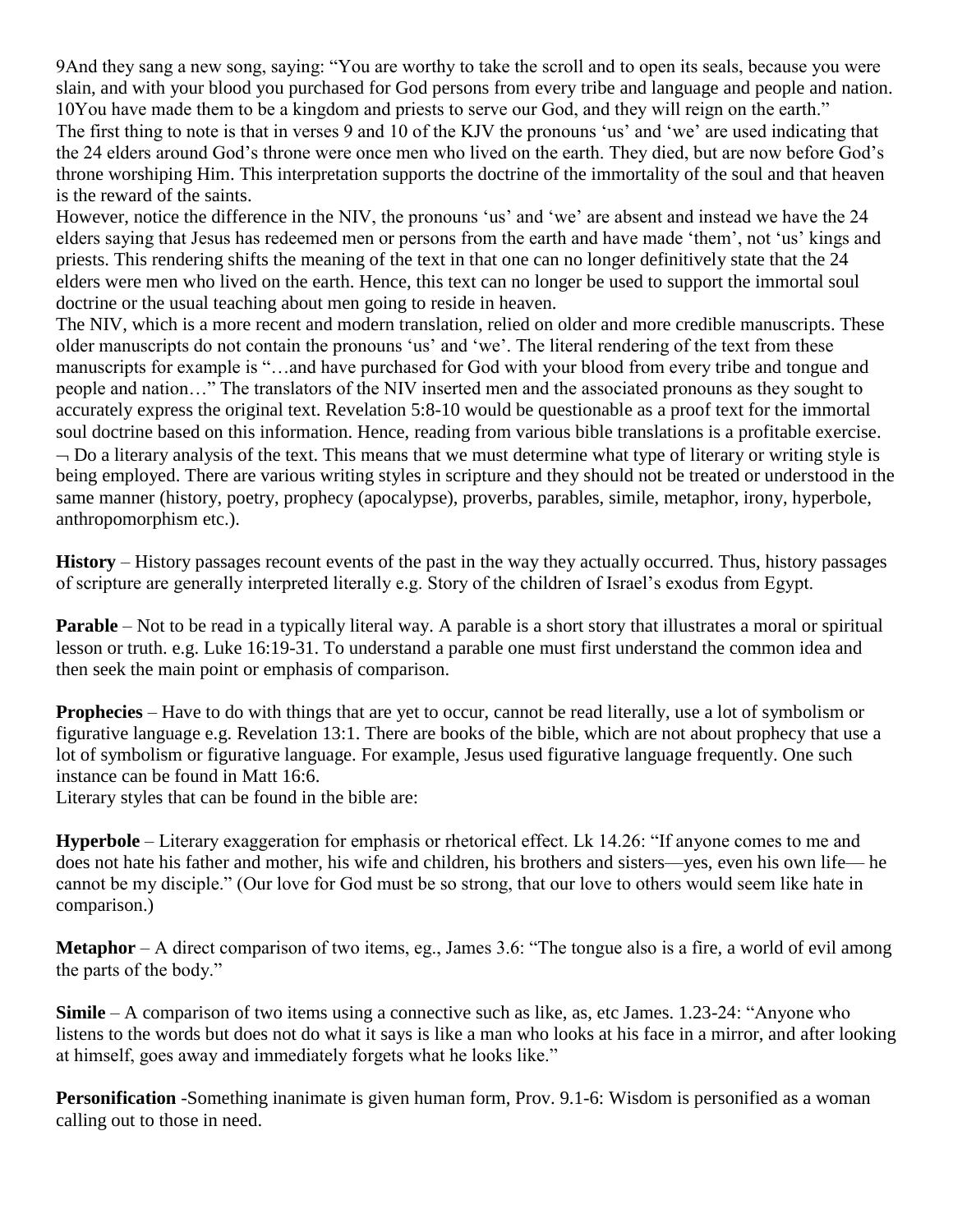**Anthropomorphism** -This type of personification involves ascribing human characteristics (physical form, human-like emotion, etc.) to God in order to make Him more understandable to us. Gen. 6.6: "The Lord was grieved that he had made man on the earth, and his heart was filled with pain."

**Types** – Literary prefiguring: that is, one person or item serves as a metaphorical prefigure or type of another that is to come later in some particular respect. For example, Isaac in almost being sacrificed serves as a prefiguring and foreshadowing of Christ, the Sabbath is a type of the millennial rest.

 $\neg$  Do a grammatical analysis. A grammatical analysis would involve a study of the rules governing sentence structure, such as the relationships of the words in sentences, which might include such items as the use of adjectives for description, of verbs to denote action, switching between tenses to move between present and past, punctuations or any use of unusual combinations of words or phrases to create special effects. This is important because the slightest change in punctuation marks, misapplication of parts of speech or any such errors can radically change the meaning of sentences or statements, sometimes with serious consequences.

Simple Illustrations:

1 a. Did you see that man eating lobster?

1 b. Did you see that man-eating lobster?

2 a. Mary Jane and I went to see the latest action film.

2 b. Mary, Jane and I went to see the latest action film.

#### Biblical examples:

The meanings of the following passages change when the positions of the commas change.

Case 1 (a) – Mark 16:9

Now when Jesus was risen early the first day of the week, he appeared first to Mary Magdalene, out of whom he had cast seven devils.

Case 1 (b) – Mark  $16:9$ 

Now when Jesus was risen, early the first day of the week he appeared first to Mary Magdalene, out of whom he had cast seven devils.

Case 2 (a) – Luke  $23:43$ 

And Jesus said unto him, Verily I say unto thee, today shalt thou be with me in paradise.

Case 2 (b) – Luke  $23:43$ 

And Jesus said unto him, Verily I say unto thee today, shalt thou be with me in paradise.

 $\neg$  Do a lexical analysis. Identify significant or key words in the passage and check their definitions, i.e., look up the meaning of the words in the original Greek or Hebrew. Some words have shades of meaning and sometimes only the context in which it is used would help us to understand what meaning should be applied to the word. There are also instances where the meanings of words change over time. Therefore if we only read the English version of the bible and never check up on the meanings of the Greek and Hebrew original words, we could misunderstand some serious points of doctrine.

Example: Revelation 3:14 (beginning)

The word beginning here seems to suggest that Jesus was the first one created, which is actually the interpretation Jehovah's witnesses rely on in this passage to justify their belief that Jesus was a created being.

Definition of the word beginning from Thayer's Greek Dictionary:

1) to be the first to do (anything), to begin

2) to be chief, leader, ruler

3) to begin, make a beginning

If we should apply another of the meanings given above, eg., ruler, then the sense of the passage changes. Instead of suggesting that Jesus was the first one created (as would be the case with the word beginning) we now see Jesus as taking precedence over the creation because he is the ruler and source of the creation. This concept lines up well with the text John 1:3, which reveals Jesus as the creator of all things.

 $\sim$  Context, context, context. Always examine the full context of a passage. When you interpret Scripture, whether it is a single word, a verse or a paragraph, you must always consider the Scripture in light of the surrounding verses, chapters and book in which it is found. At times one may need to go as far as considering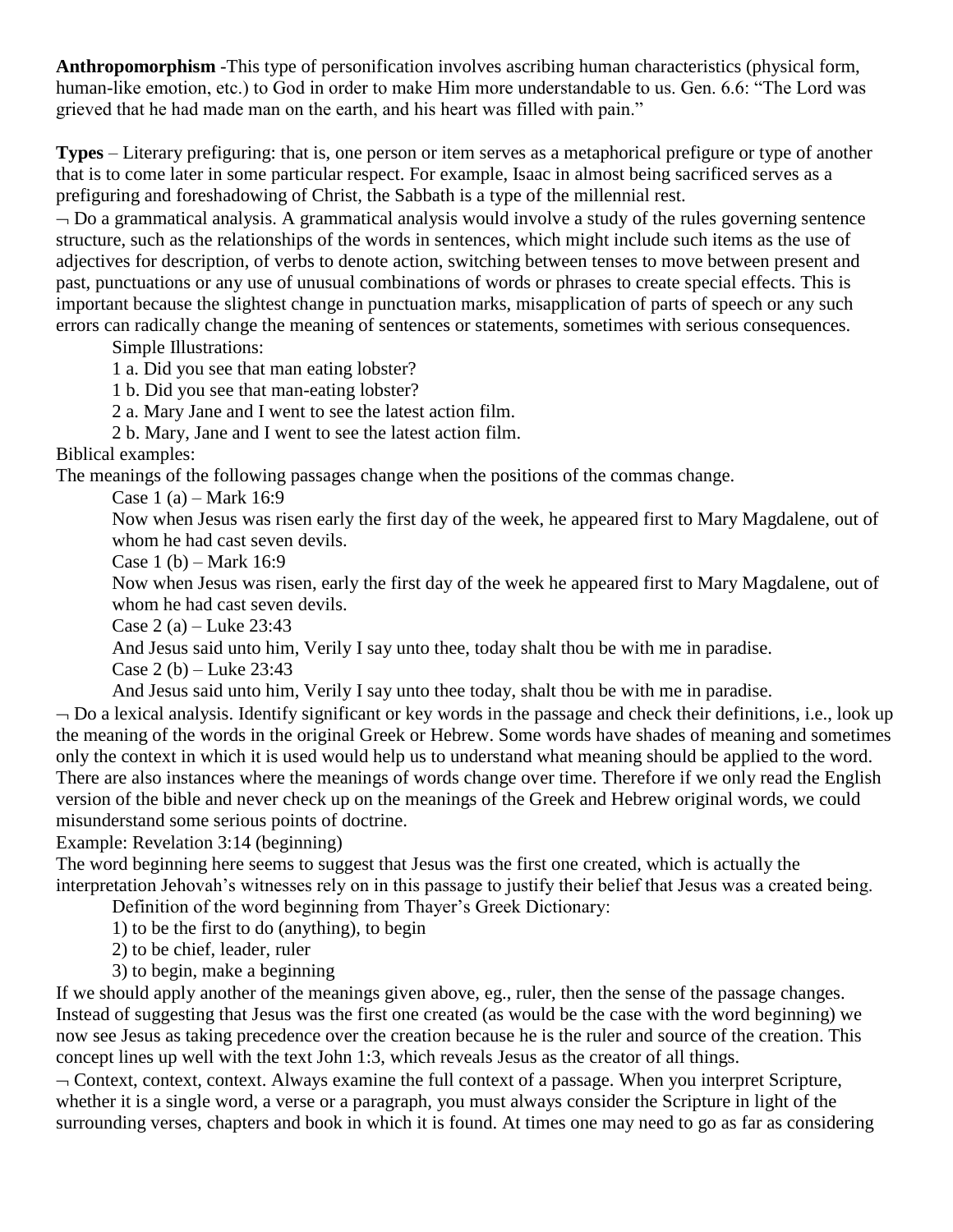the entire bible or theological framework. Your interpretation should never contradict the context of the book, chapter or paragraph you are studying.

Example 1: John 17:21-22 Here the passages speak about the Father and the Son being one and goes even further to say that the Son is in the Father and vice versa. The Jesus only adherents usually draw on texts like these as proof that the Father and the Son are one in that they are the same being. They further try to bolster the view by adding that the verse says that both are in each other. However, the context of the very passage invalidates that very view. Jesus prayed that the oneness (unity) of the believers parallels the oneness (unity) of Himself and the Father. We can clearly see that the 'one' spoken of here is not in terms of identity since we are unique individuals from our brethren. In the way that we are not the same person as out brethren yet we are one, it is in that manner that the Father and the Son are distinct from each other but are one. The context of the passage is very clear.

 Research the historical and cultural background. The historical and cultural background has to do with issues such as when was the passage written and what were the circumstances, customs, concepts and prevailing ideologies of the time and how did the people understand and relate to them. There is a little principle that would be helpful in this area, the five "W"s, – when, where, who, why and what. Consider the epistle to the Colossians in this regard.

**WHEN**: the time was likely between AD 60 and AD 62, about 30 years after the crucifixion, when Christianity was spreading rapidly to the Gentile world.

**WHERE**: the epistle was written from prison in Rome, to the church in Colossae, a small city of Phrygia, around 100 miles East of Ephesus (Colossae is part of what is now western Turkey).

**WHO**: Paul, a former Pharisee and persecutor of Christians, who had been dramatically converted to Christianity decades before and who has been a major force in its spread throughout the Roman empire, is writing to a group of recent converts, almost all of whom are not Jews, but formerly pagan Gentiles. The church at Colossae was confronted with a philosophy called Gnosticism, which had crept into the church by false teachers. A basic tenet of Gnosticism is the idea that mankind is comprised of a material body and an immortal soul. The material body was thought to be evil, while the immortal soul was mankind's spiritual good side. It was therefore felt that by conquering the evil material body, the spiritual side of man would be enhanced. The belief then was that the body should undergo suffering and was therefore subjected to strict restrictions such as abstention from food, drink, sex, and other physical pleasures, often accompanied by self-inflicted pain.

**WHY**: The Colossian church comprised basically new converts from paganism. The environment is one in which the church is surrounded by pagans and pagan philosophies. The new converts were being influenced by some of these pagan philosophies and so Paul had to write to strengthen the group by warning against the pagan ideas and to redirect their focus on to the right path.

WHAT: Finally, using the above historical & cultural context as a reference, we can read the epistle and have a chance of seeing exactly what it was that Paul was trying to say. So that in Col.2:16-17, for example, the converted Colossians were learning how to enjoy life as God intended, and were eating meat, drinking wine, and enjoying food and fellowship when observing God's Sabbath and festivals. The people persuaded by Gnostic thought began to look down on them and condemn them. Paul was simply telling the converts that they need not be bothered by the attitude of the Colossian society and others in the church toward the practices and their way of life in the church, as Christ has conquered the world and all of its rulers, so they do not need to be concerned about what the world thinks about them.

Although the internal evidence within the epistle should cast some doubt on the popular belief that Colossians 2 was about a disagreement between Jewish and Gentile Christians, many would not readily understand or acknowledge that the conflict was of a different nature unless presented with research on the historical and cultural setting. Thus, we see how an understanding of the history and culture of a particular time can enhance our understanding of scripture.